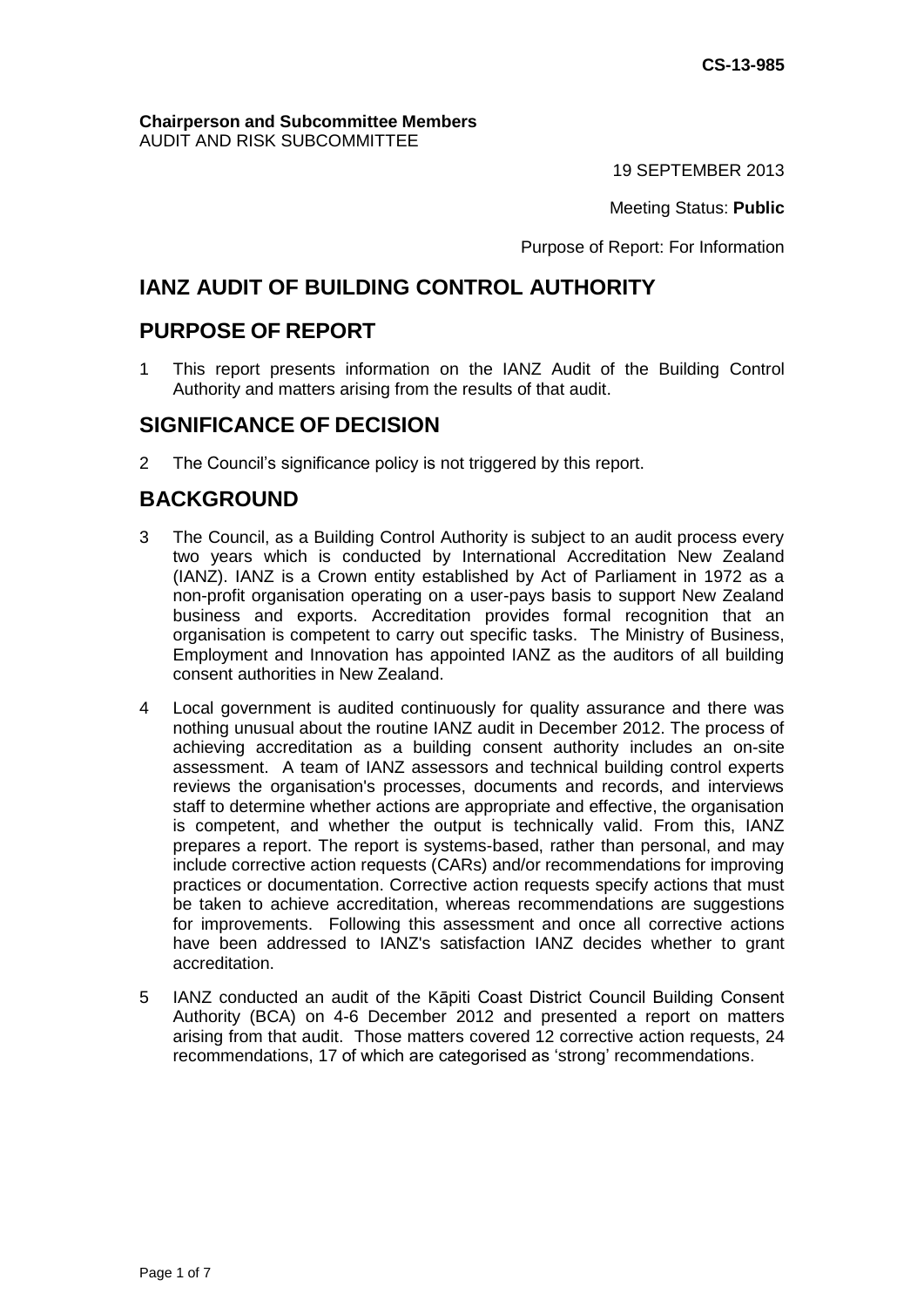# **CONSIDERATIONS**

#### **Issues**

- 6 The assessment for building consent authority accreditation identifies any gaps in systems, procedures, resources or competencies so that councils can address these issues and achieve accreditation. The aim of accreditation is to ensure that documented systems are technically valid, systems are effectively implemented, personnel are technically competent, and results are consistently reliable.
- 7 On-site assessments involve gathering information and checking that proper records are kept and procedures are undertaken effectively. The process IANZ uses to identify gaps in the applicant's records, procedures and systems is a corrective action request. Each corrective action details a gap and explains what actions need to be taken to show that it has been filled. It is not unusual to have corrective actions, strong recommendations and recommendations to address as part of that audit process.
- 8 The table attached as Appendix One details the corrective actions identified by IANZ in their December 2012 report that they issued. The Council fell behind the initial timeframes set by IANZ to address the corrective actions. This was primarily because of other workload pressures and because the process of appointing new managers to the regulatory team was not completed until April 2013. Negotiations with IANZ resulted in a schedule of deliverables to address all the corrective action requests within an agreed timeframe. Council met the deadline of 31 July 2013 to complete all of the corrective actions notified in December 2012 and as the status column shows they have all been all cleared, with some being subject to a further review in October this year. It is important to note when reviewing the table that a common theme across the corrective action requests was issues to do with documentation and record keeping. IANZ was satisfied with the judgements and decisions made around building consents.
- 9 Corrective Action Request One required a review and revision of the BCA's documented system. As stated in Appendix One (row one of the table refers) this review has been undertaken and a new BCA Quality Assurance System established. A corresponding new BCA Quality Assurance System Manual was published and effective from 15 August 2013. The procedures are presented in a clear format that provides easy reference to the documentation associated with each procedure and the size of the Manual has been reduced to 53 pages from 256 pages.
- 10 To contribute to the development of this new Manual Council staff hosted an IANZ official to review the draft content. They also took the opportunity to introduce the senior staff of both the restructured Building Control and Quality Regulatory Teams and provide a briefing on the progress that the BCA has made since the last IANZ visit.
- 11 Staff are currently preparing for the next IANZ audit which is scheduled for the week beginning 30 September 2013. Preparations have included:
	- 11.1 ensuring that in addition to the corrective actions, all strong recommendations and recommendations have been resolved and are either operational, or if that has not been possible in the time frame, that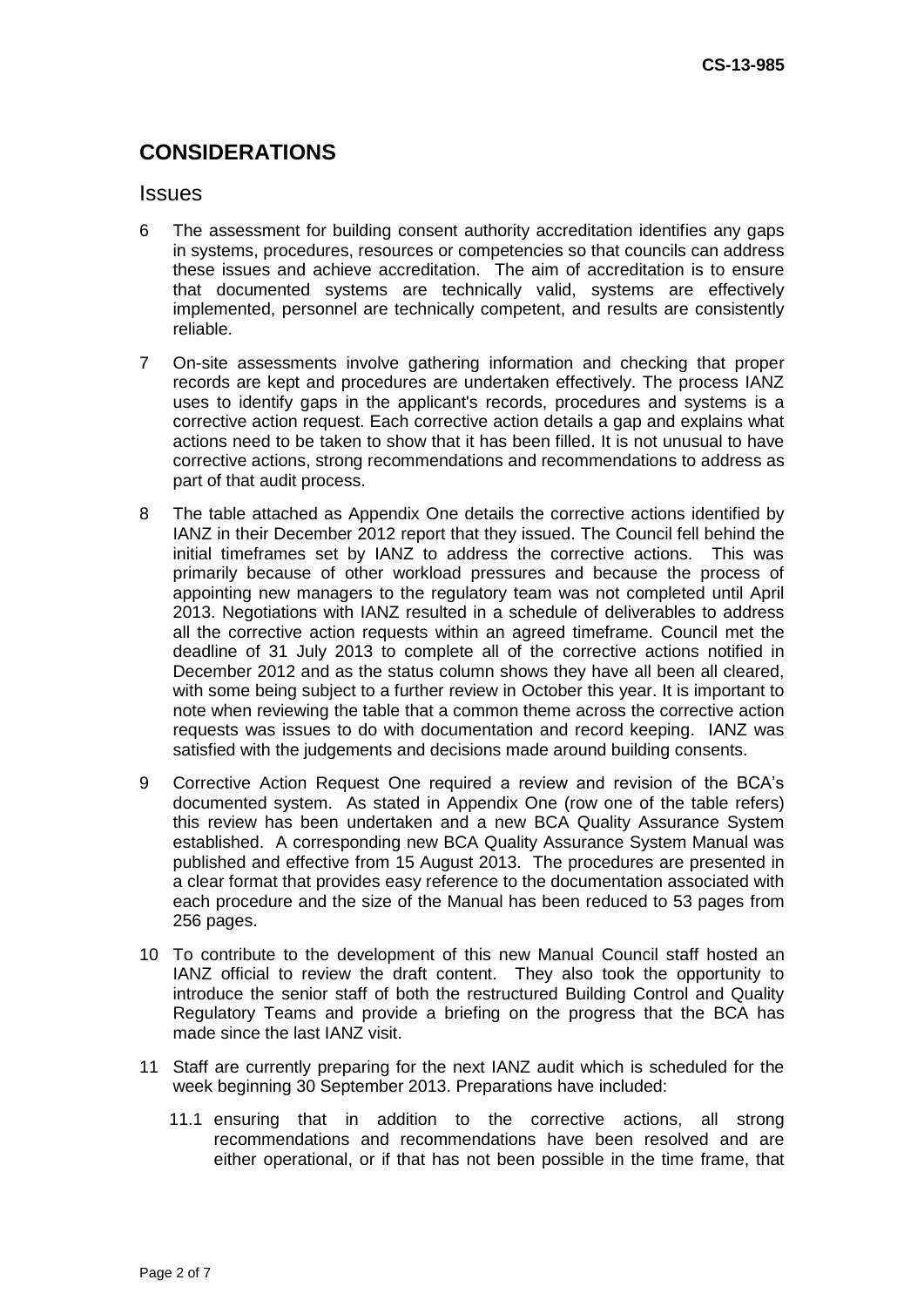they are recorded in a Continuous Improvement Register with an associated schedule as to when they will be undertaken, and

- 11.2 having a consultant undertake a 'dry-run' audit along the lines of the process IANZ is expected to undertake later this month. The audit was completed on 2-3 September 2013 and proved to be a useful investment in testing the completeness of the systems and preparedness for audit. No significant issues or gaps were identified.
- 12 On 12 August 2013 IANZ provided formal confirmation that Council continues to comply with Regulations 4 to 17 of the Building (Accreditation of Building Consent Authorities) Regulations 2006.

## Financial Considerations

- 13 The Building (Consent Authority Accreditation Fees) Regulations 2007 set the fees payable for the accreditation of territorial and regional authorities and other organisations as building consent authorities. The Regulations enable the building consent accreditation body (IANZ) to recover costs it incurs in assessing each applicant against accreditation standards and criteria.
- 14 Accreditation fees for territorial authorities are based on the average value of building work consented to by each authority in the three financial years preceding the application to IANZ. The fee for the forthcoming audit is \$29,730 inc. GST.
- 15 Each building consent authority can decide whether it wishes to recover the cost of accreditation by increasing building consent fees. This Council does not currently recover the fees but the opportunity to do so will be considered as part of an upcoming review of building consent fees before the draft 2014/15 Annual Plan.

#### Legal Considerations

16 The IANZ audit was undertaken in accordance with the requirements of section 249 of the Building Act 2004, which requires Building Consent authorities to be subjected to a full technical reassessment at least once every two years.

#### **Delegation**

17 The Audit and Risk Subcommittee may make a decision under the following delegation in the Governance Structure, Section C.4.6:

*Without limiting the generality of this delegation the Subcommittee has the following functions, duties and powers: Internal Reporting*

*6.4 To review the processes for ensuring the completeness and quality of financial and operational information, including performance measures, being provided to Council.*

## **Consultation**

18 There is no need to consult on the issues discussed in this report.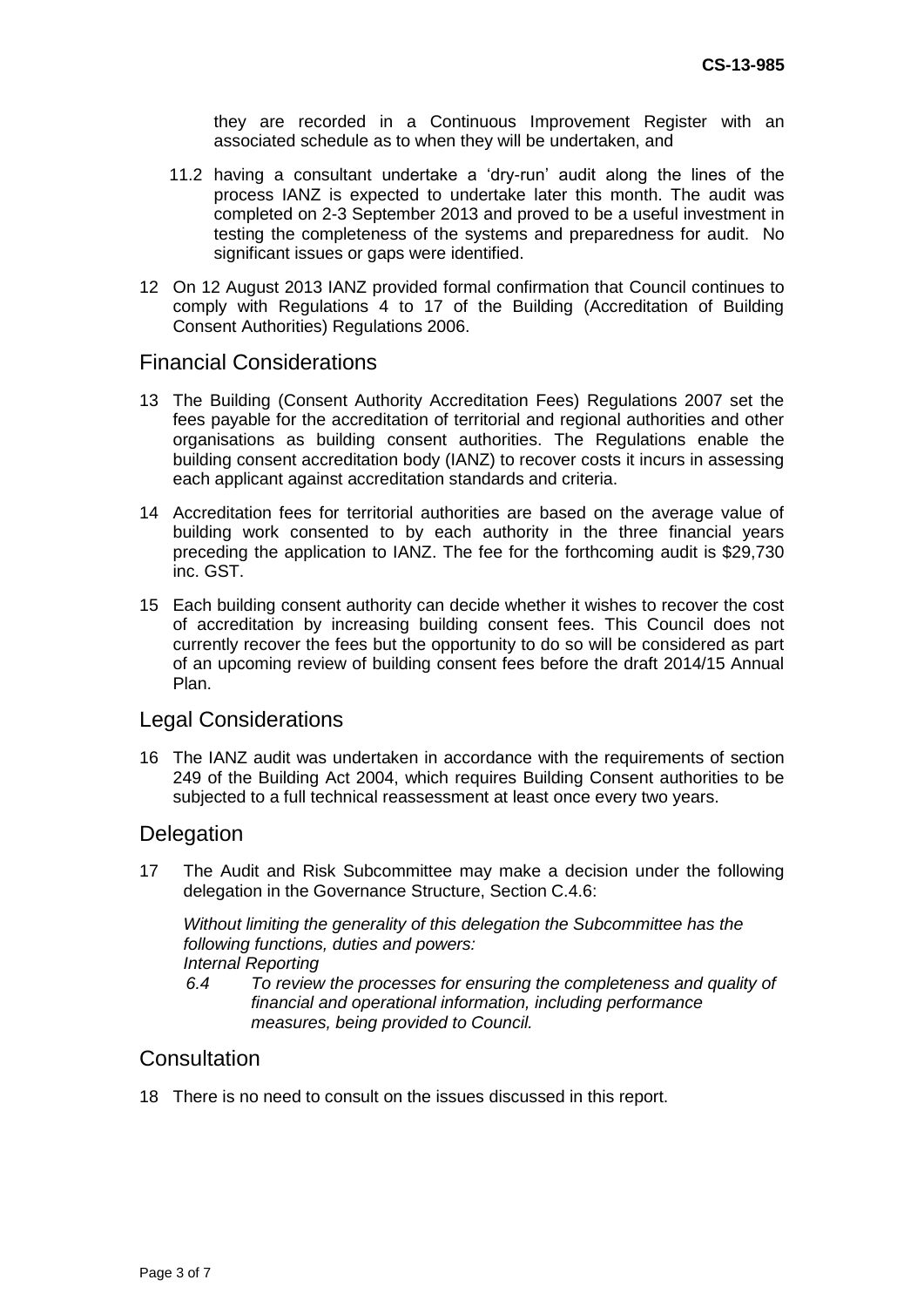## Policy Implications

19 The territorial authority has a responsibility to the BCA to provide support to assist the latter to comply with BCA accreditation regulations, the Building Act 2004 and the Building Regulations. This commitment is stated in the form of a Quality Policy issued by the Chief Executive, a copy of which is attached as Appendix Two.

## Publicity Considerations

- 20 A media release was issued on 7 July 2013 (Appendix Three refers) noting the progress that the BCA has made in achieving its corrective action requests and confirming that all consents issued in this District are robust and reliable and made by competent staff with good technical knowledge. It is worth noting that Minister of Building and Construction, Maurice Williamson, commended Kapiti Coast District Council on TVNZ's Q&A programme for the way it responded to IANZ requirements and noted that Kāpiti had acted responsibly in putting in systems to address concerns and ensure it maintained its accreditation.
- 21 There are no further publicity issues to be considered at this stage. A media release will be prepared after the next audit.

## **RECOMMENDATIONS**

- 22 That the Audit and Risk Subcommittee note the corrective actions raised in the IANZ Report on the Results of the 2012 Audit of the Building Control Authority primarily related to documentation and record keeping issues; and that IANZ was satisfied with the judgements and decisions made around building consents.
- 23 That the Audit and Risk Subcommittee note that the Council met the IANZ deadline of 31 July 2013 to complete all of the corrective actions notified in December 2012.
- 24 That the Audit and Risk Subcommittee note that IANZ has confirmed that the Council continues to comply with Regulations 4 to 17 of the Building (Accreditation of Building Consent Authorities) Regulations 2006.

**Report prepared by: Approved for submission by:**

Sharon Foss Tamsin Evans

**Quality Manager Regulatory Services Group Manager Community Services**

### **ATTACHMENTS:**

- Appendix 1 Schedule of IANZ Corrective Action Requests
- Appendix 2 Kāpiti Coast District Council BCA Quality Policy
- Appendix 3 Kāpiti Coast District Council Media Release 7 July 2013 -"*Council building consent process sound says Acting CE*"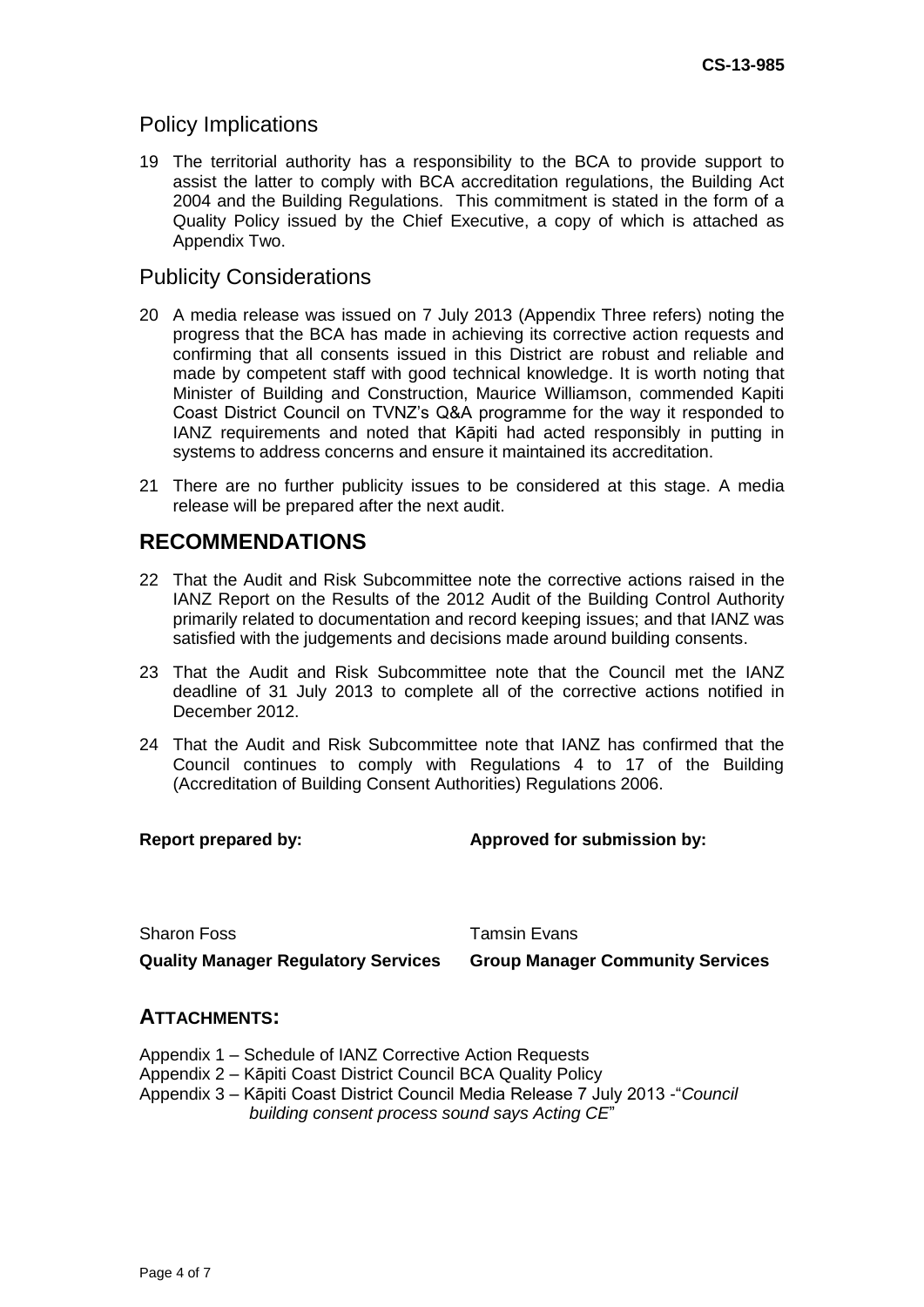# Appendix One to CS-13-985

|                            | <b>Detail of Corrective Action Request (CAR)</b>                                                                                                                                                                                                                                                                                                                                                                                                                                                                                    | <b>Status</b>                                                                                             |
|----------------------------|-------------------------------------------------------------------------------------------------------------------------------------------------------------------------------------------------------------------------------------------------------------------------------------------------------------------------------------------------------------------------------------------------------------------------------------------------------------------------------------------------------------------------------------|-----------------------------------------------------------------------------------------------------------|
| <b>CAR</b><br>1            | Review & revise the organisation's documented system<br>including all the documents in the P, KCDC, AP Q and<br>Forms sections that were defined in the BCA's document<br>and Forms Registers (and the "form" letter templates in<br>NCS).<br>Provide a copy of the complete document set to IANZ for<br>review and acceptance.                                                                                                                                                                                                     | <b>Cleared</b><br>7 August 2013<br>subject to<br>review of the<br>documented<br>system in<br>October 2013 |
| <b>CAR</b><br>$\mathbf{2}$ | Review & revise KCDC BCA's version of prescribed form<br>templates i.e. Forms 2, 5, 6, 7 & 13 to ensure they meet<br>the requirements of the Forms regulations in respect of<br>both content & order                                                                                                                                                                                                                                                                                                                                | <b>Cleared</b><br>21 June 2013                                                                            |
| <b>CAR</b><br>3            | Part 1:<br>Review & revise relevant procedures to include processes<br>that define how KCDC BCA manages & records<br>acceptance of responses to "further information" requests<br>in a consistent manner.<br>Provide IANZ a copy of the revised procedure & any<br>amended forms for review / acceptance.                                                                                                                                                                                                                           | <b>Cleared</b><br>4 June 2013                                                                             |
|                            | Implement the agreed procedure.                                                                                                                                                                                                                                                                                                                                                                                                                                                                                                     | Complete -<br>Implemented                                                                                 |
|                            | Part 2:<br>After one month provide to IANZ a list of granted consents<br>involving "further information" requests.<br>IANZ will select records for a review of the effectiveness of<br>implementation.                                                                                                                                                                                                                                                                                                                              | <b>Cleared</b><br>7 August 2013                                                                           |
| <b>CAR</b><br>4            | Implement* processes that ensure inclusion of the list of<br>Specified Systems and their performance standards on<br>the issued Form 5 for relevant consents.<br>*Notes:<br>implementation will be reviewed in October 2013<br>if Specified Systems are identified by a draft<br>Compliance Schedule (CS) then Form 5 must state<br>this & the draft CS identified as an attachment.<br>if the draft CS method is to be used the procedures<br>relating to consent issue will require modification to<br>provide for this approach. | <b>Cleared</b><br>8 July 2013<br>subject to<br>further review<br>October 2013.                            |
| <b>CAR</b><br>5            | <u>Part 1:</u><br>Review and revise the BCA procedures for managing<br>consents for which a time extension has been agreed so<br>that decisions to issue or refuse to issue the CCC within<br>20 working days of the extensions expiry are made &<br>recorded.<br>Provide IANZ a copy of the revised procedure &<br>associated correspondence and record making provisions<br>for review / acceptance.                                                                                                                              | <b>Cleared</b><br>21 June 2013.                                                                           |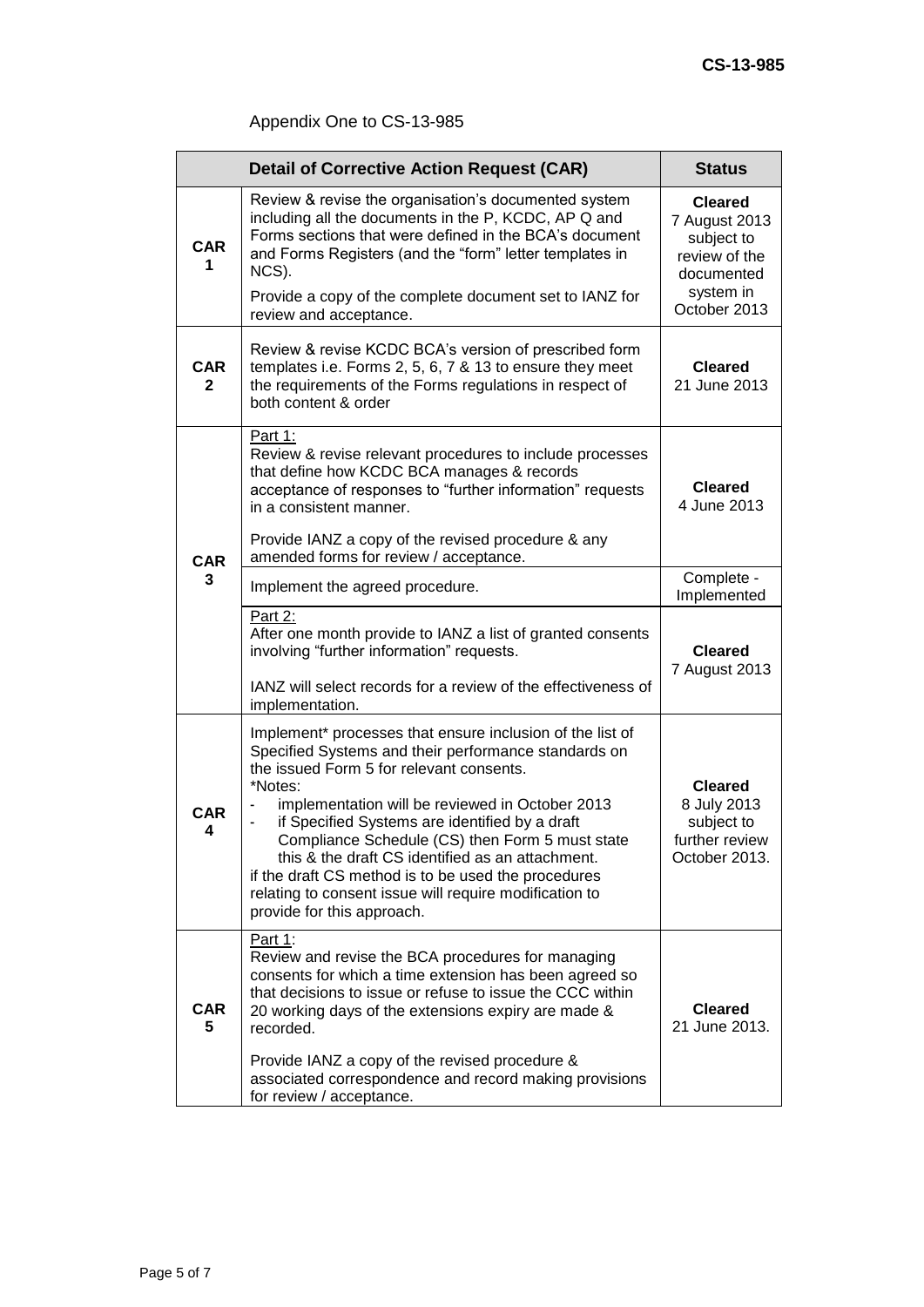|                  | <b>Detail of Corrective Action Request (CAR)</b>                                                                                                                                                                                                     | <b>Status</b>                                                                  |
|------------------|------------------------------------------------------------------------------------------------------------------------------------------------------------------------------------------------------------------------------------------------------|--------------------------------------------------------------------------------|
|                  | Part 2:<br>Implement the agreed procedure and, after one month,<br>provide IANZ a list of consents that have been subject to<br>the process. IANZ will select records to verify effective<br>implementation.                                         | <b>Cleared</b><br>7 August 2013                                                |
| <b>CAR</b><br>6  | Provide the evidence supporting the decisions relation to<br>numbers of building control personnel.                                                                                                                                                  | <b>Cleared</b><br>30 April 2013                                                |
|                  | Undertake an assessment of the competencies required to<br>undertake the suite of work that is routinely presented to<br>the BCA for consenting, inspection and certification.                                                                       | <b>Cleared</b><br>30 April 2013                                                |
|                  | Undertake a comparison of needs versus the current<br>competencies and staff numbers as recorded in the<br>organisations' skills matrix and if necessary record how<br>the BCA plans to address any competency or capacity<br>shortfalls identified. | <b>Cleared</b><br>30 April 2013                                                |
| <b>CAR</b><br>7  | Undertake and record competence assessments for all<br>personnel performing technical building control functions.<br>(Provide IANZ a copy of the assessment record for each<br>officer).                                                             | <b>Cleared</b><br>30 April 2013                                                |
| <b>CAR</b><br>8  | Review & revise procedures relating to fulfilment of the<br>requirements if Reg. 11, providing a copy to IANZ for<br>review and acceptance.                                                                                                          | <b>Cleared</b><br>27 April 2013                                                |
|                  | Provide training plans for processing personnel to IANZ.                                                                                                                                                                                             |                                                                                |
| <b>CAR</b><br>9  | Review and revise procedures for identification &<br>empowerment of Technical Leaders.                                                                                                                                                               | <b>Cleared</b><br>17 May 2013                                                  |
|                  | Provide a copy to IANZ for review & acceptance.                                                                                                                                                                                                      |                                                                                |
|                  | Implement the agreed procedure & identify to IANZ the<br><b>Technical Leaders for KCDC.</b><br>Provide evidence in support of appointments.                                                                                                          | <b>Cleared</b><br>8 July 2013<br>subject to<br>further review<br>October 2013. |
| <b>CAR</b><br>10 | Undertake an internal audit of the organisation's<br>implementation of the revised systems, policies and<br>procedures provided for clearance of CAR 1.                                                                                              | <b>Cleared</b><br>7 August 2013<br>subject to<br>review of                     |
|                  | Provide IANZ a schedule that ensures that all aspects of<br>the organisation's activities are subsequently audited in a<br>manner that fulfils the requirements of Reg. 17(2)(h).                                                                    | completed<br>audits against<br>the audit plan<br>October 2013.                 |
| <b>CAR</b><br>11 | Review & revise document control procedures to ensure<br>that all documents are appropriately controlled & that<br>changes are effectively managed.                                                                                                  | <b>Cleared</b><br>8 July 2013<br>subject to<br>further review<br>October 2013. |
| <b>CAR</b><br>12 | Define & document a system for record control that meets<br>the criteria defined in the DBH's development guide for<br>Reg. 17.                                                                                                                      | <b>Cleared</b><br>4 June 2013                                                  |
|                  | Provide a copy to IANZ for review & acceptance.                                                                                                                                                                                                      |                                                                                |